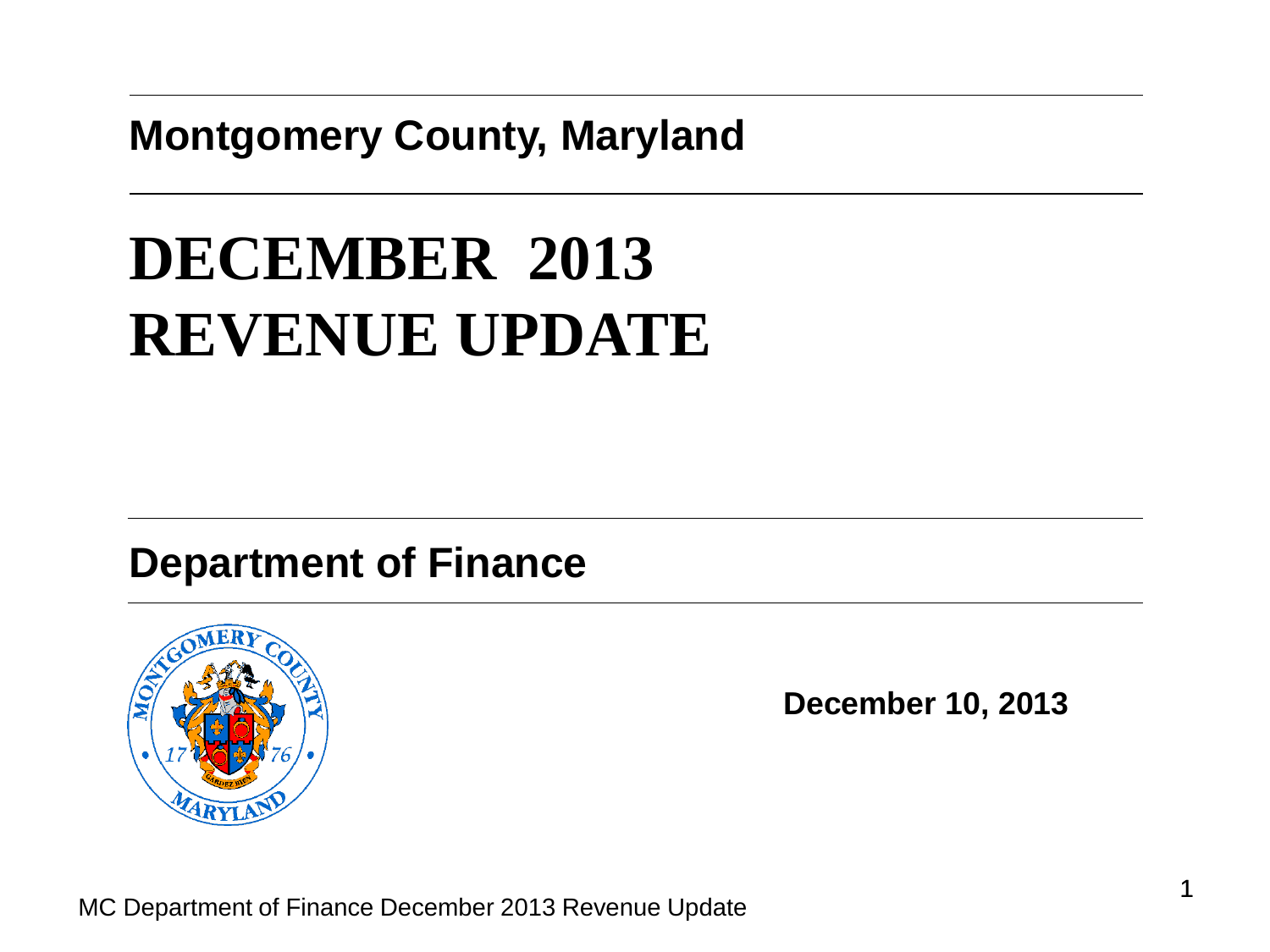#### *Overview*

- **Finance provides a full revenue update in December of each year, after the November income tax distribution**
- **At this time, final data about the prior year income tax receipts are known, and updates are available to certain economic factors**
- **Another full update is done for the March budget**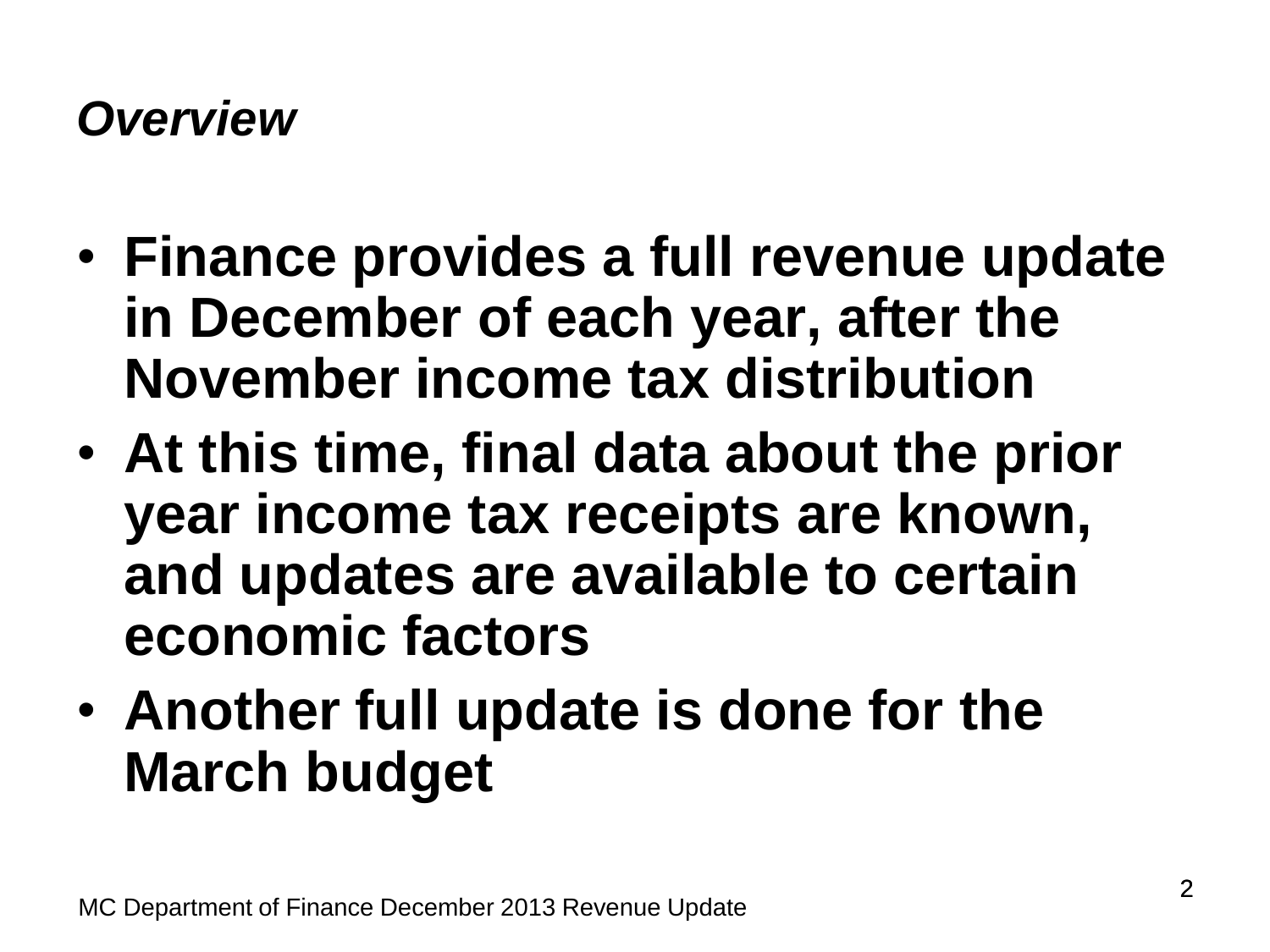# **REVENUE UPDATE**

MC Department of Finance December 2013 Revenue Update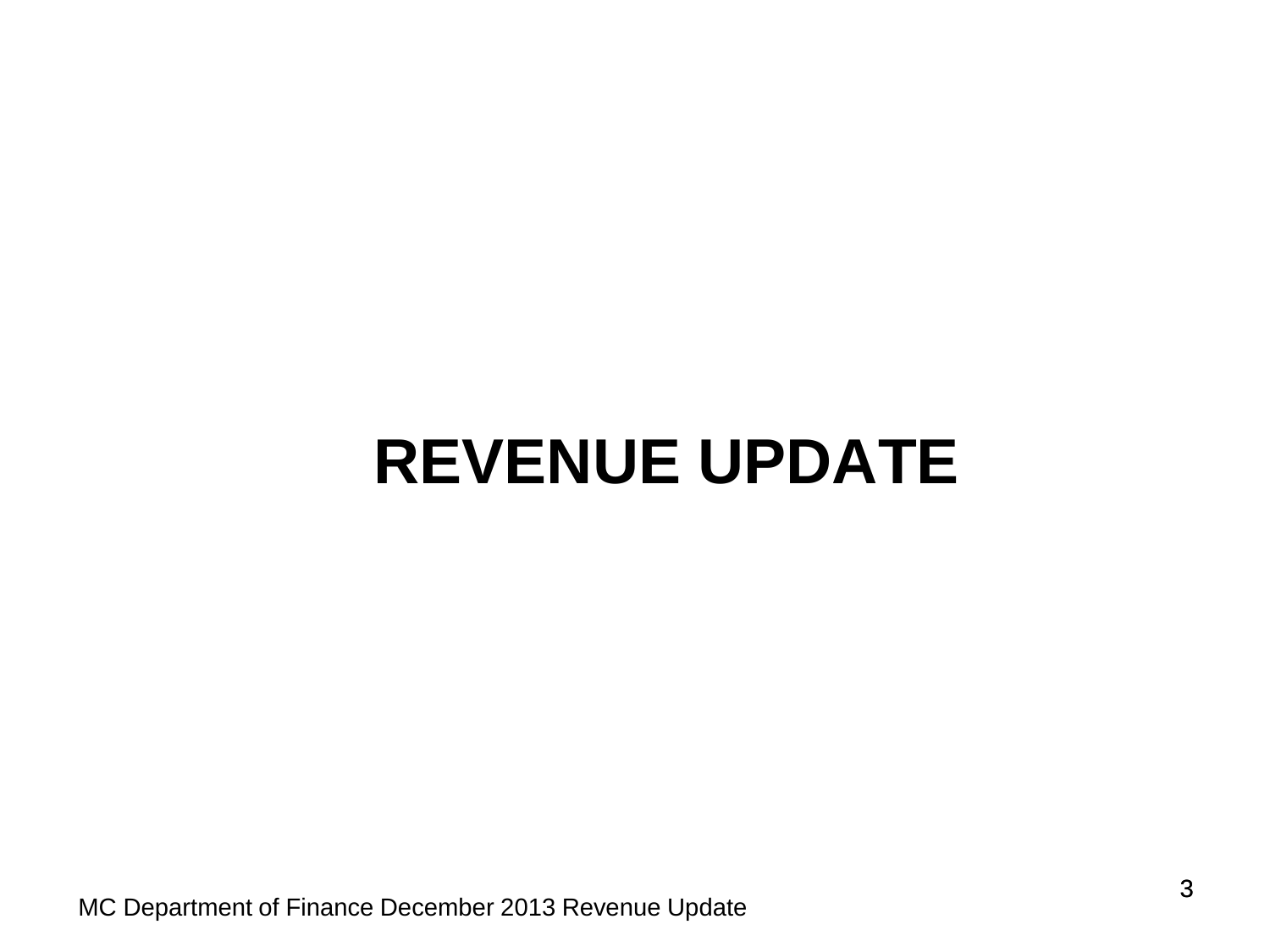#### *FY14 and FY15 Summary*

 **The outlook for the remainder of this fiscal year (FY14) and next year (FY15) suggests an increase in revenues over the two-year period compared to the estimates prepared for the FY14 budget. This increase is solely attributed to revisions to income tax and the transfer and recordation tax revenues. The combined increase in FY14 and FY15 is nearly \$153.439 million higher than previously estimated.**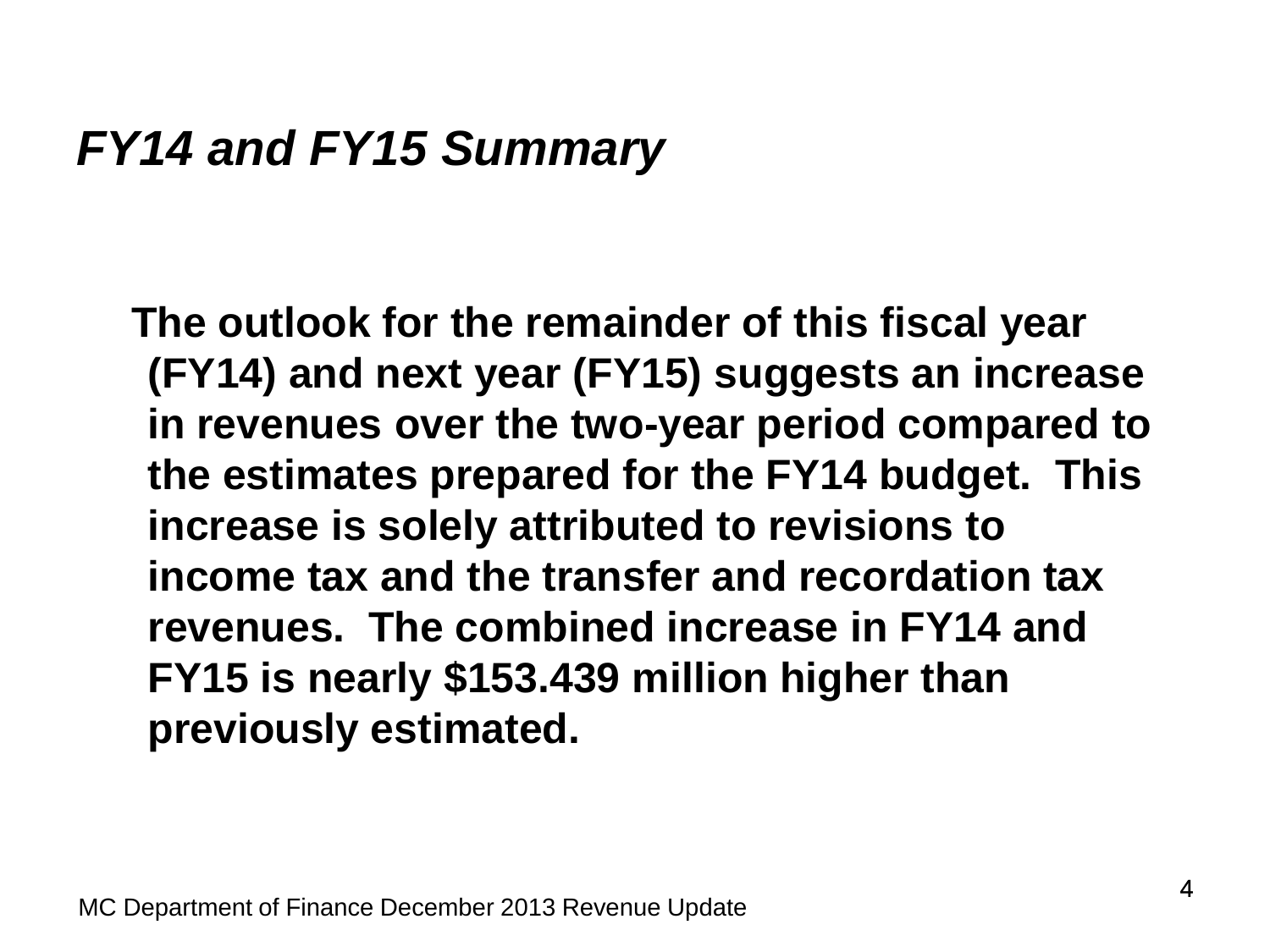# **Revenue Update**

*December revised revenues for FY14 are \$99.339 million above the FY14 Budget estimates. The major contributors are the estimated increase in income and transfer/recordation tax revenues.*

|                             | <b>FY14 BUDGET - DECEMBER 2013 UPDATE (\$MIL.)</b> |             |                   |  |  |  |  |
|-----------------------------|----------------------------------------------------|-------------|-------------------|--|--|--|--|
|                             | <b>FY14 Budget</b>                                 | Dec. Update | <b>Difference</b> |  |  |  |  |
| Income                      | \$1,299.191                                        | \$1,385.698 | \$86.507          |  |  |  |  |
| <b>Property</b>             | \$1,504.875                                        | \$1,506.702 | \$1.827           |  |  |  |  |
| <b>Transfer/Recordation</b> | \$142.328                                          | \$152.524   | \$10.196          |  |  |  |  |
| <b>Other Taxes:</b>         |                                                    |             |                   |  |  |  |  |
| --Admissions                | \$3.043                                            | \$3.118     | \$0.075           |  |  |  |  |
| --Fuel/Energy               | \$210.728                                          | \$211.341   | \$0.613           |  |  |  |  |
| --Telephone                 | \$45.126                                           | \$45.393    | \$0.267           |  |  |  |  |
| --Hotel/Motel               | \$17.753                                           | \$17.537    | (\$0.216)         |  |  |  |  |
| <b>Investment Income</b>    | n.a                                                | n.a         | n.a               |  |  |  |  |
| <b>Highway User Revenue</b> | \$3.439                                            | \$3.510     | \$0.071           |  |  |  |  |
| <b>TOTAL</b>                | \$3,226.483                                        | \$3,325.824 | \$99.340          |  |  |  |  |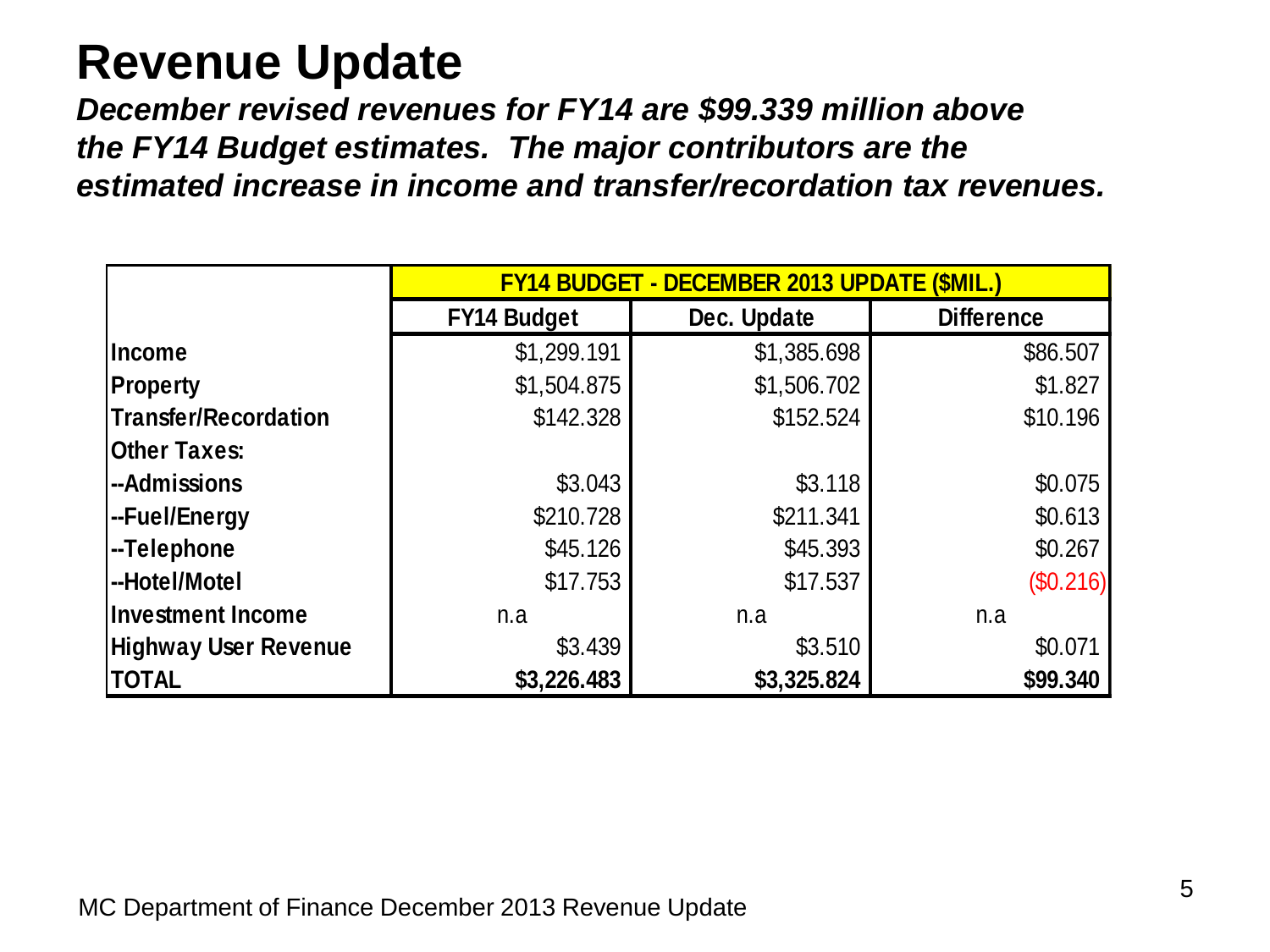# **Revenue Update**

*December revised revenue estimates for FY15 are \$54.099 million above the FY14 Budget estimates. The increase is attributed to income and transfer/recordation tax revenues.*

|                             | <b>FY14 BUDGET - DECEMBER 2013 UPDATE (\$MIL.)</b> |             |                   |  |  |  |  |
|-----------------------------|----------------------------------------------------|-------------|-------------------|--|--|--|--|
|                             | <b>FY15 Estimate</b>                               | Dec. Update | <b>Difference</b> |  |  |  |  |
| <b>Income</b>               | \$1,285.662                                        | \$1,324.142 | \$38.480          |  |  |  |  |
| <b>Property</b>             | \$1,544.326                                        | \$1,537.878 | (\$6.448)         |  |  |  |  |
| Transfer/Recordation        | \$145.920                                          | \$167.609   | \$21.689          |  |  |  |  |
| <b>Other Taxes:</b>         |                                                    |             |                   |  |  |  |  |
| -Admissions                 | \$3.146                                            | \$3.212     | \$0.066           |  |  |  |  |
| -Fuel/Energy                | \$214.210                                          | \$214.490   | \$0.280           |  |  |  |  |
| -Telephone                  | \$44.636                                           | \$45.060    | \$0.424           |  |  |  |  |
| -Hotel/Motel                | \$18.212                                           | \$17.793    | (\$0.419)         |  |  |  |  |
| <b>Investment Income</b>    | n.a                                                | n.a         | n.a               |  |  |  |  |
| <b>Highway User Revenue</b> | \$3.617                                            | \$3.643     | \$0.027           |  |  |  |  |
| <b>TOTAL</b>                | \$3,259.728                                        | \$3,313.827 | \$54.099          |  |  |  |  |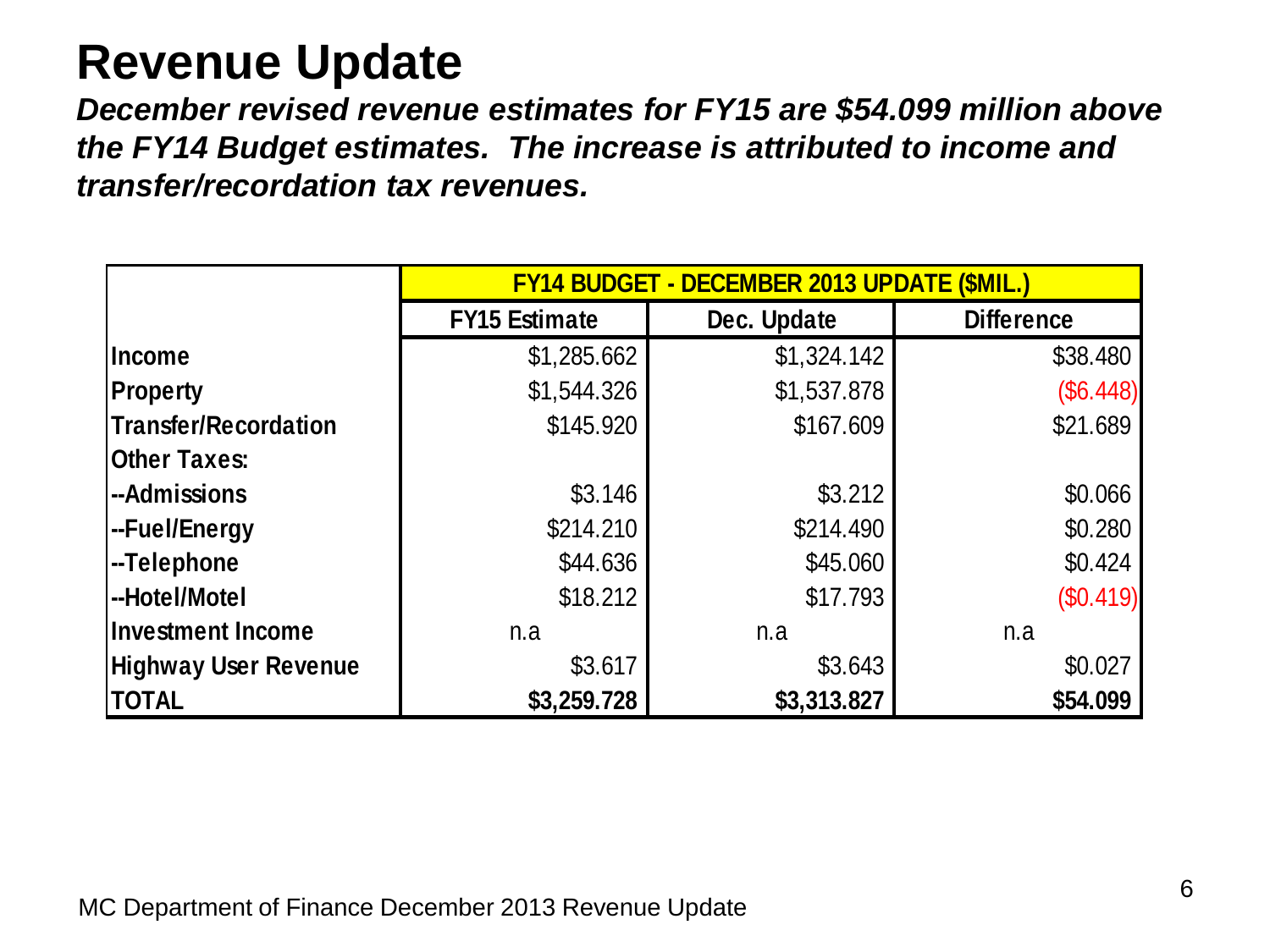#### *Revenue Trend FY14-19*

*During the current six year period (FY14-FY19), total revenues are expected to be approximately \$195.9 million above FY14 budget estimates.*

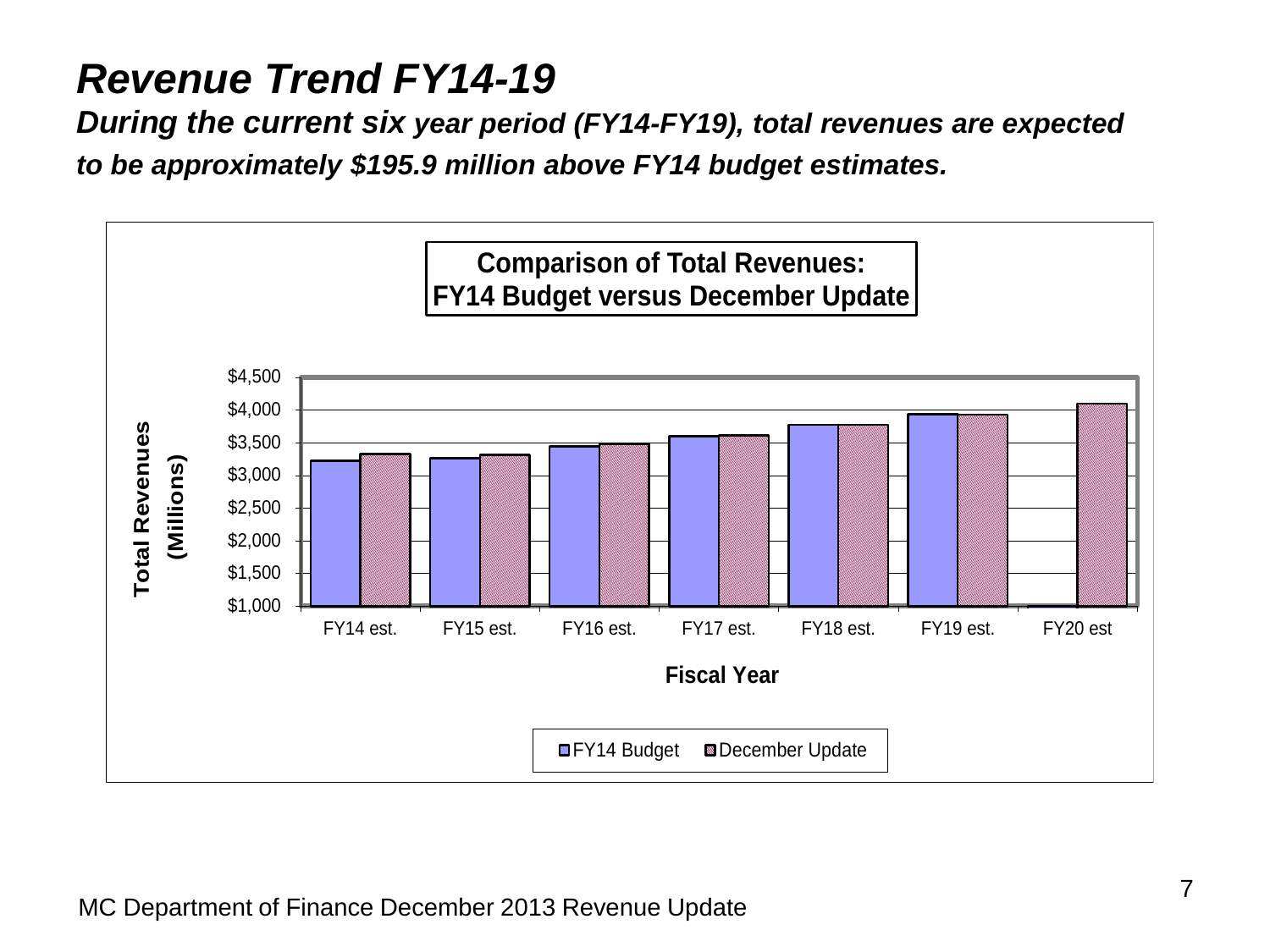# *Income Tax Volatility*

*Year-over-year percent changes in the income tax are volatile and sensitive to economic events especially capital gains in Montgomery County.*

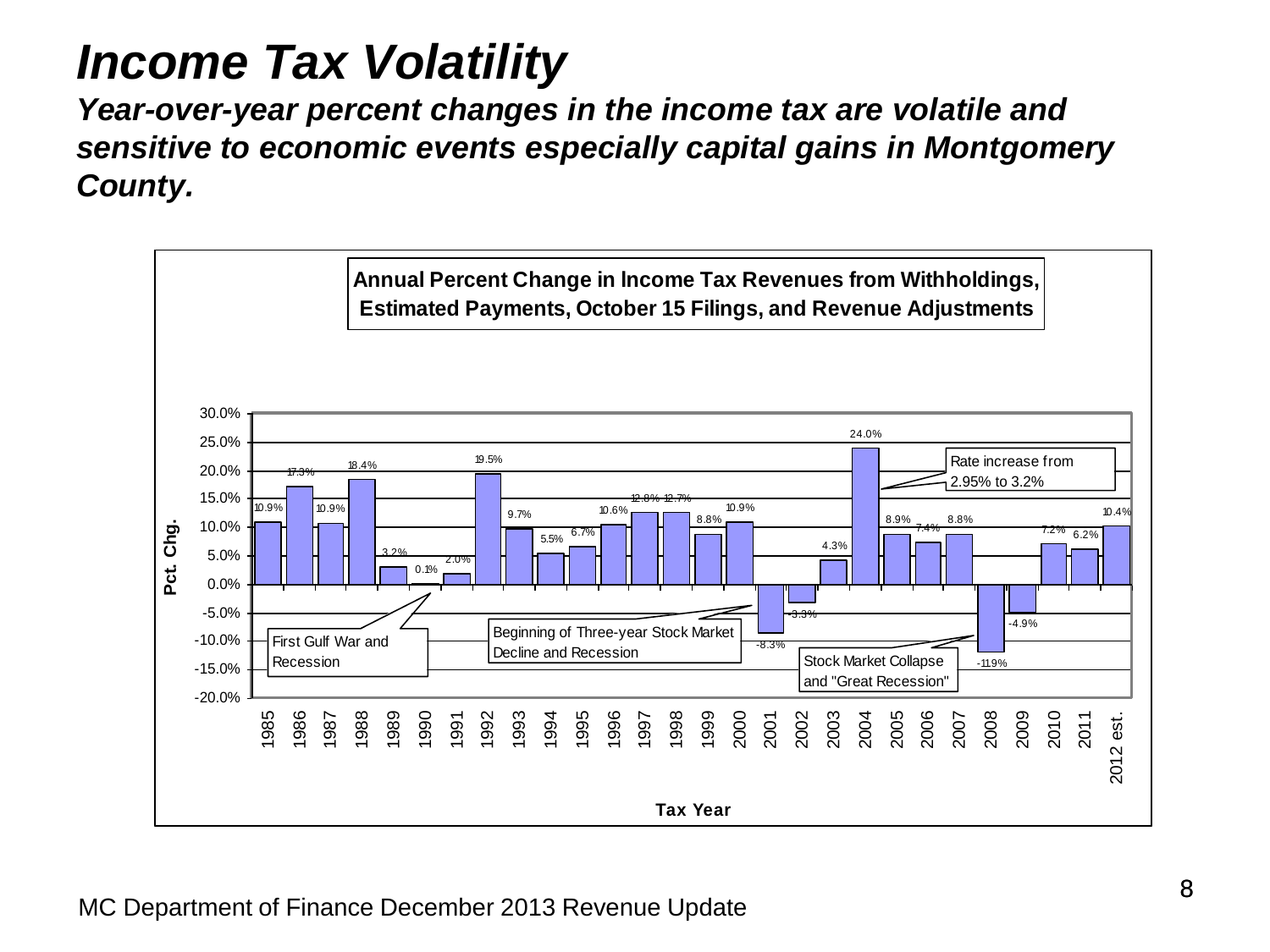## *Income Tax – November Distribution*

- **The largest share (five year average of 81.6%) of the County's income tax revenues for any tax year comes in quarterly distributions of withholdings and estimated payments.**
- **The November distribution reflects actual results from the prior tax year (e.g., final tax year 2012 in November 2013) and provides a near final review of last year's tax liability – this provides a base for future projections.**
- **The State Comptroller's Office also adjusts its distribution formula for the current fiscal year based on the prior tax year results (e.g., 2012 tax year final results affect quarterly distributions for this fiscal year).**
- **Income tax revenues represented 47.3 percent of total General Fund tax revenues in FY13 and nearly 45.5 percent of the County's total revenues.**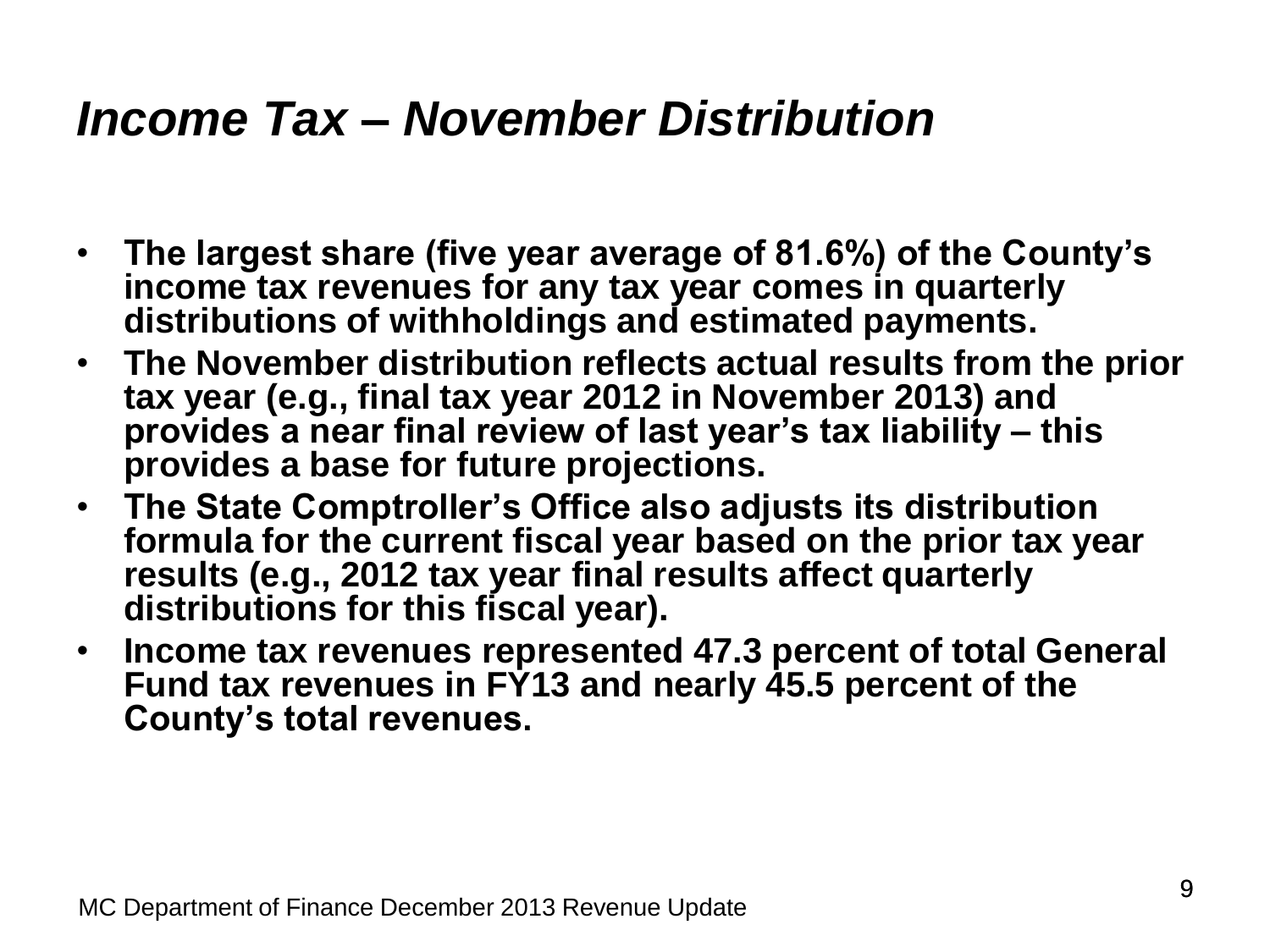# *Income Tax – November distributions*

| (millions)                                                                                                                                                                                                                                                                                                                                                                                                                                                                                                                                                                                                                                                             | <b>Actual</b><br><b>FY11</b> | <b>Actual</b><br><b>FY12</b> | <b>Actual</b><br><b>FY13</b> | <b>Estimated</b><br><b>FY14</b> | <b>Actual</b><br><b>FY14</b> | <b>Difference</b> |  |  |  |  |
|------------------------------------------------------------------------------------------------------------------------------------------------------------------------------------------------------------------------------------------------------------------------------------------------------------------------------------------------------------------------------------------------------------------------------------------------------------------------------------------------------------------------------------------------------------------------------------------------------------------------------------------------------------------------|------------------------------|------------------------------|------------------------------|---------------------------------|------------------------------|-------------------|--|--|--|--|
| October 15 <sup>th</sup> Filings and Adjustments                                                                                                                                                                                                                                                                                                                                                                                                                                                                                                                                                                                                                       | \$17.00                      | \$134.76                     | \$144.74                     | \$122.05                        | \$167.61                     | \$45.56           |  |  |  |  |
| <b>Withholding and Estimated payments for</b><br>3 <sup>rd</sup> Quarter                                                                                                                                                                                                                                                                                                                                                                                                                                                                                                                                                                                               | \$212.90                     | \$242.79                     | \$250.76                     | \$255.81                        | \$258.47                     | \$2.66            |  |  |  |  |
| <b>Total November Distribution</b>                                                                                                                                                                                                                                                                                                                                                                                                                                                                                                                                                                                                                                     | \$229.90                     | \$377.55                     | \$395.50                     | \$377.86                        | \$426.08                     | \$48.22           |  |  |  |  |
| . Increase in receipts from October 15th Filings and Adjustments is based on an<br>adjustment to reflect increased income tax receipts due the County for tax year 2012 as<br>compared to tax year 2011. The State has indicated that the County's income tax receipts<br>from withholdings and estimated payments for the third quarter of tax year 2013 are 3.1%<br>higher than for TY2012.<br>. Increase in withholdings and estimated payments is due to an increase in income tax<br>receipts statewide and a change in the distribution formula, which is updated by the State<br>in November to reflect the overall increase in prior year income tax receipts. |                              |                              |                              |                                 |                              |                   |  |  |  |  |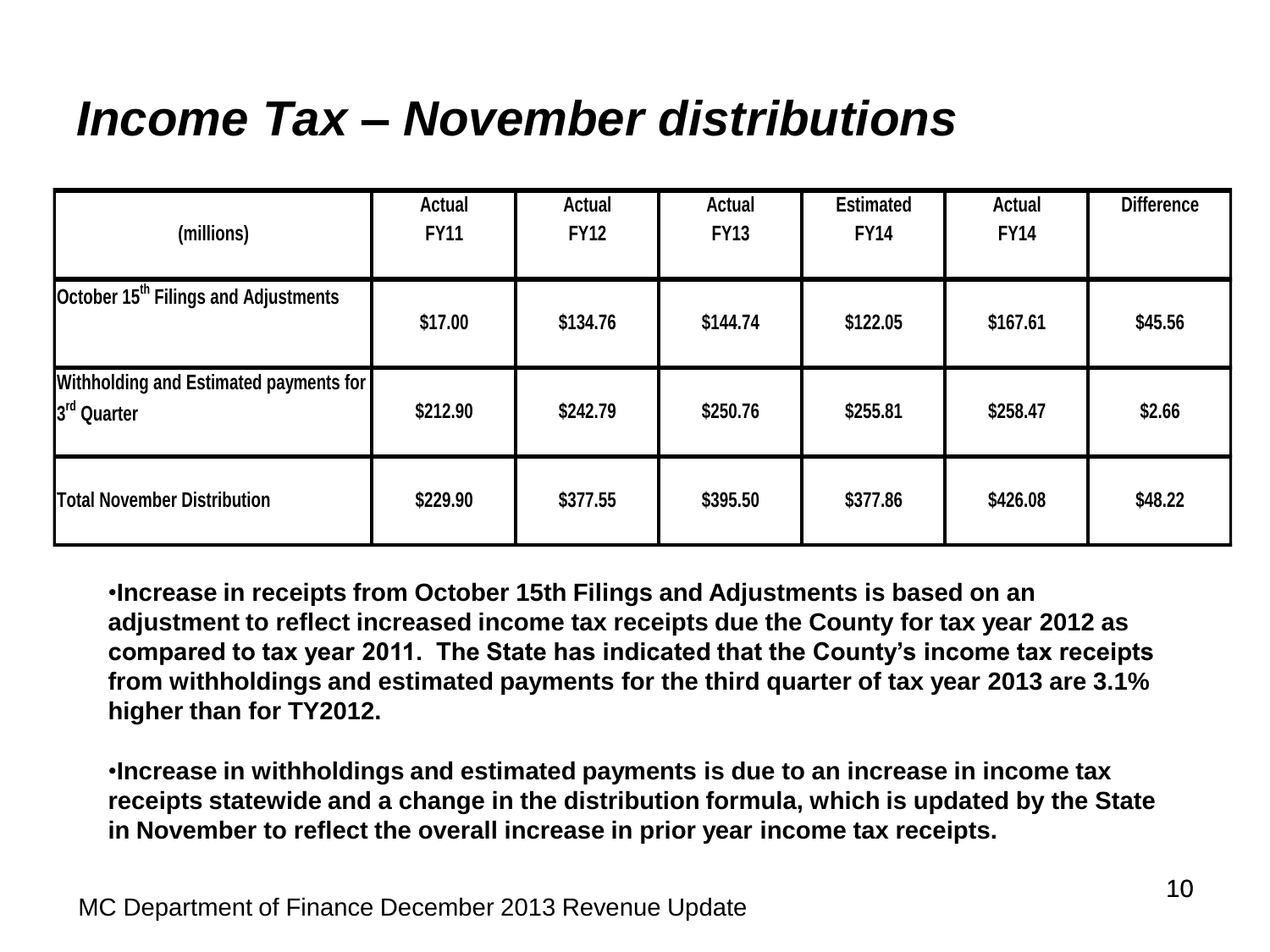### *Income Tax – Economic Factors*

- **Resident employment is expected to increase 1.0 percent in CY2013 and increase 1.3 percent in CY2014. This is a slight decrease compared to March economic assumptions of 1.2 percent increase in CY2013 and 1.6 percent in CY2014. The lower employment growth is based on the State's Board of Revenue Estimates' recent assumption of sequestration in its September forecast that lowered employment growth in the State.**
- **Personal income is estimated to increase 1.8 percent in CY2013 and 4.4 percent in CY2014.**
- **Wage and salary income is expected to increase 2.2 percent in CY2013 and increase 4.3 percent in CY2014.**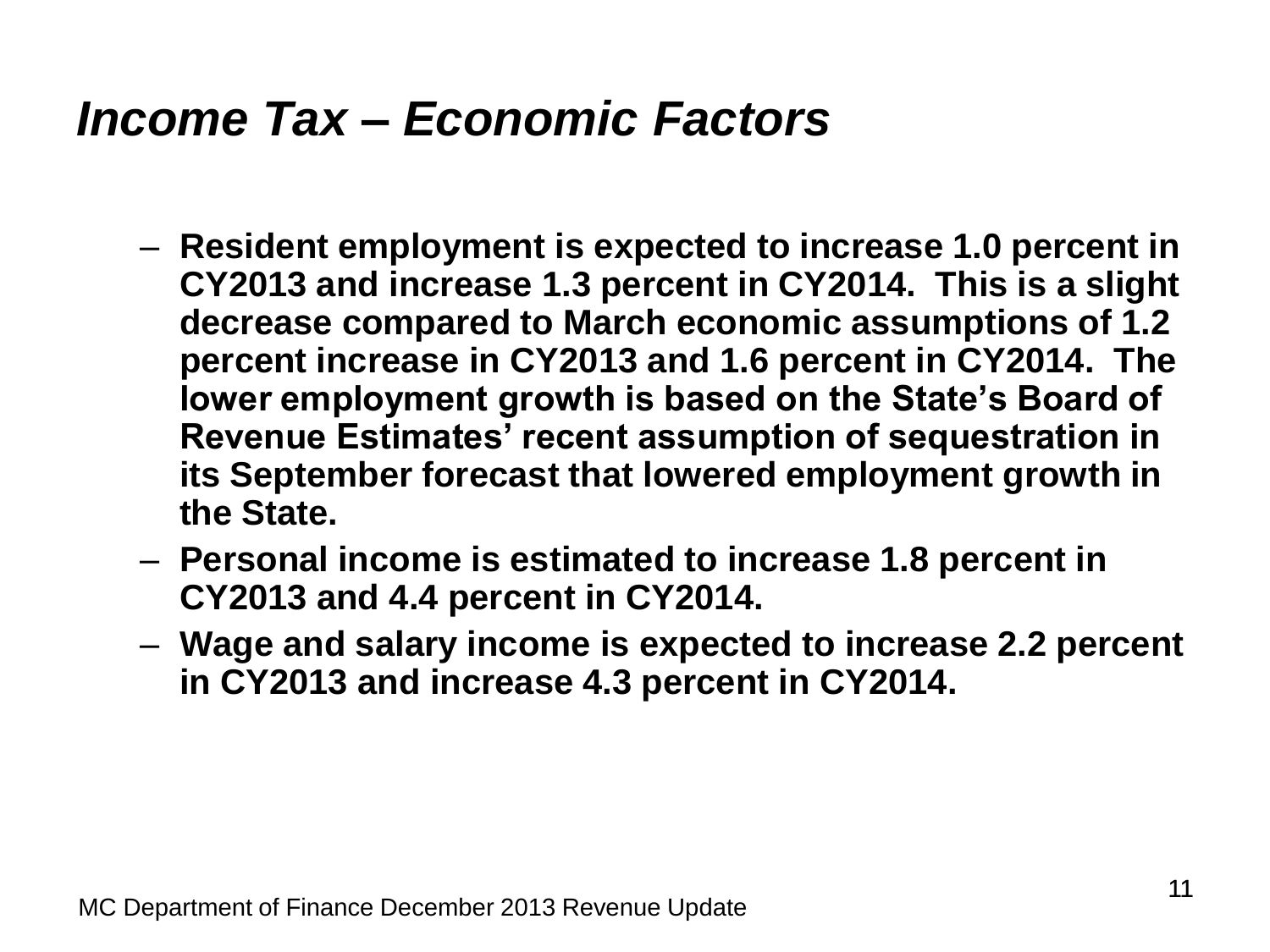#### *Income Tax FY14-19*

*Over the current six year period (FY14-FY19), income tax revenues are expected to be approximately \$144.3 million above FY14 budget estimates.* 

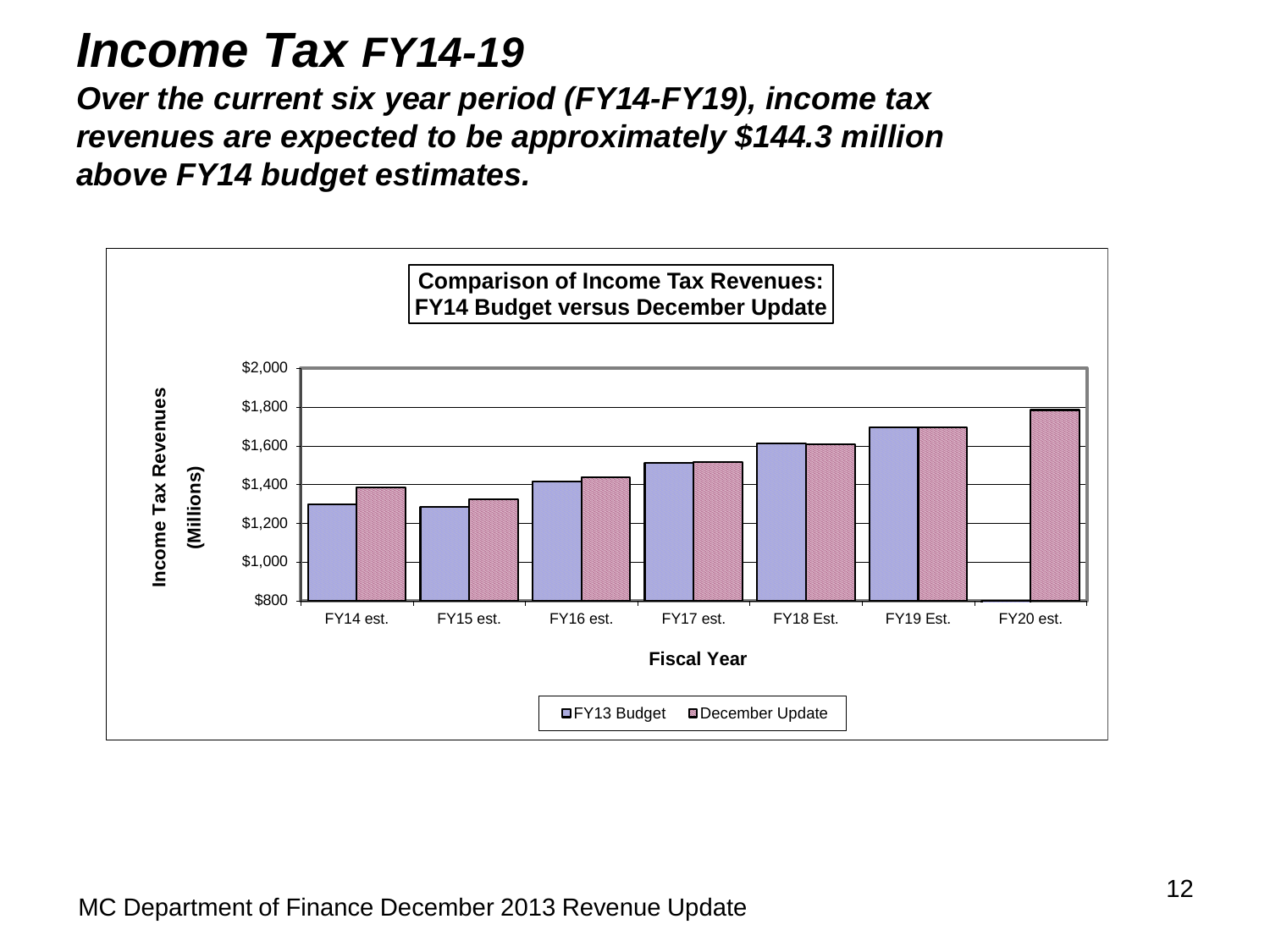## *Income Tax*

*The amount of revenues from the November distribution is correlated to the stock market (S&P 500 Index)*

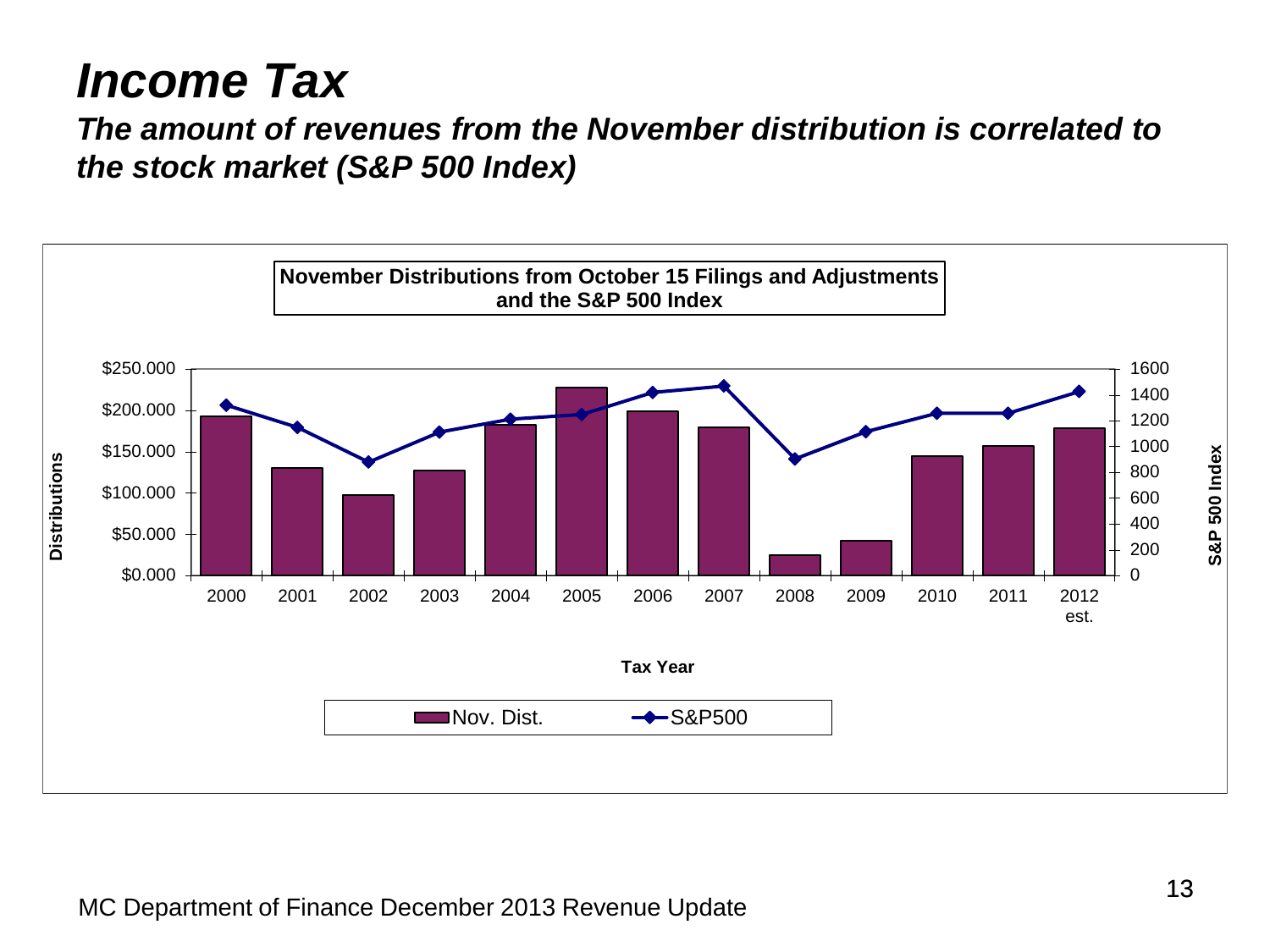# *Property Tax*

- **The inflation rate is expected to be 1.5 percent in calendar year 2013, which follows a 2.2 percent increase in CY12 and 3.4 percent in CY11. Inflation is used to estimate real property tax under the Charter Limit excluding new construction.**
- **The reassessment rates for real property for Group Two in fiscal year 2015 are expected to be released by the Maryland State Department of Assessments and Taxation (SDAT) at the end of this month. Preliminary indications are that this group may experience an increase in the real property tax base.**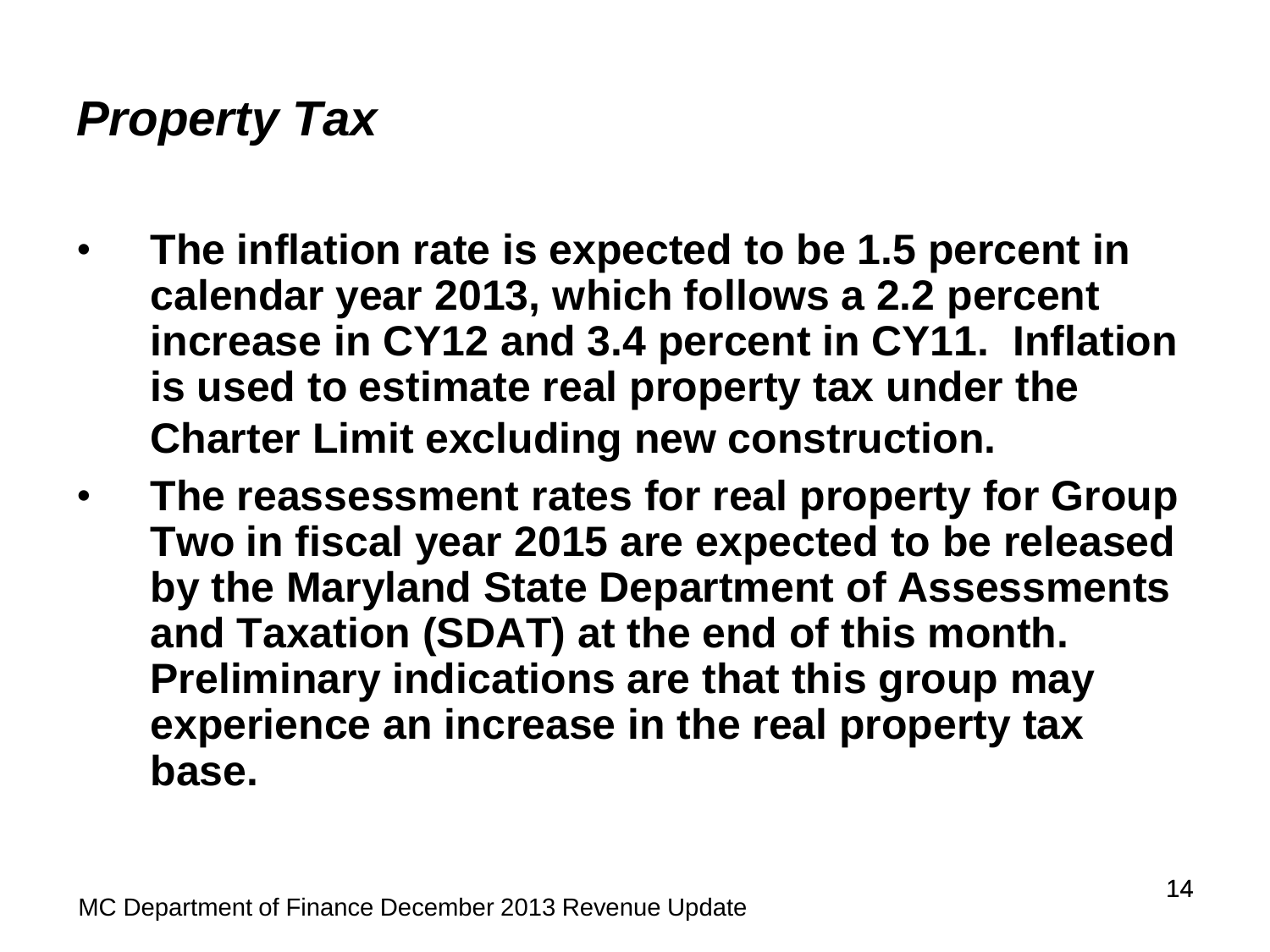## *Transfer and Recordation Taxes*

- **Home sales are expected to increase 11.6 percent in CY13 and median prices are also anticipated to increase 8.2 percent. Based on collections to date, the nonresidential real estate market is estimated to experience a decrease in FY14.**
- **Because of the estimated increase in home sales in CY13, Finance estimates that the number of residential transfers may increase 9.2 percent in FY14 nearly the same as the increase in home sales.**
- **Because of collections to date, the average transfer tax amount on a residential sale is expected to increase 5.8 percent in FY14.**
- **Because of the expected decrease in the average transfer tax on non-residential transactions, non-residential transfer tax revenues are estimated to decrease 29.3 percent in FY14.**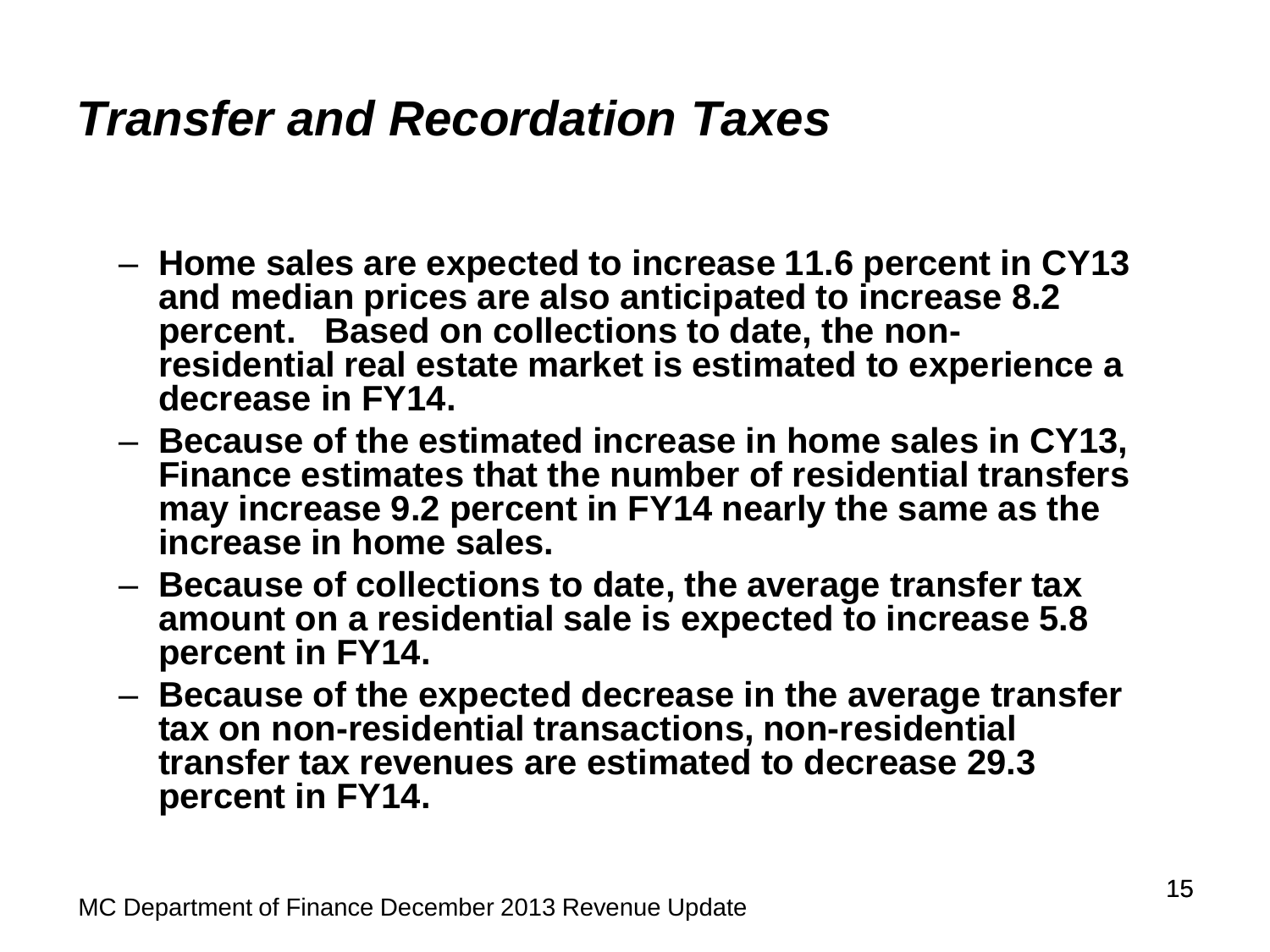# *Transfer and Recordation Taxes*

*Since reaching \$241.7 million in FY06, transfer and recordation taxes declined to \$127.3 million in FY12. By FY20, transfer and recordation taxes are estimated to reach \$202.8 million – \$38.9 million below the FY06 peak.*